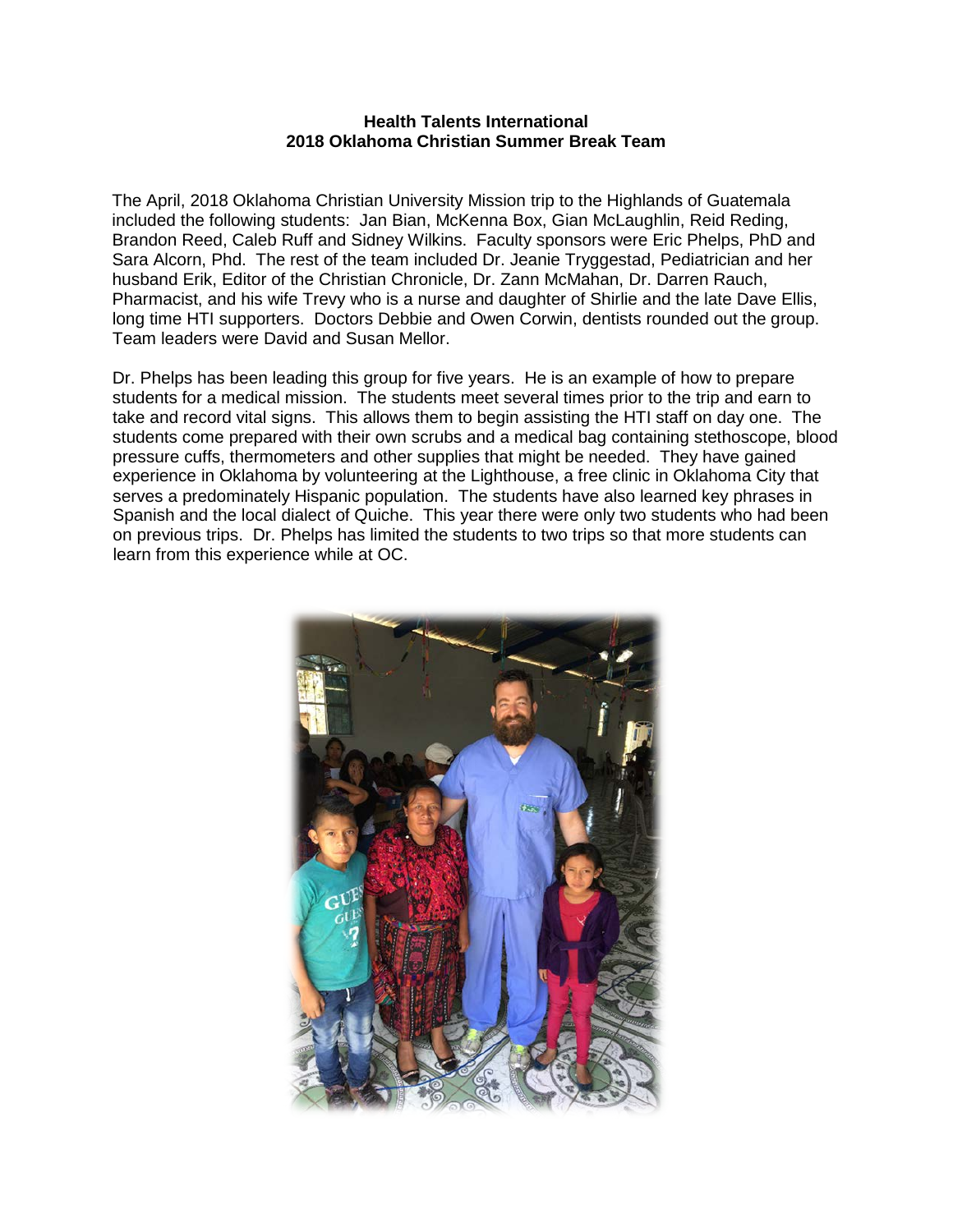Dr. Jeanie Tryggestad has come on this trip for many years. She is a pediatrician with a specialty in endocrinology. Dr. Lisa Dunham, HTI's missionary physician, had been waiting to consult with Dr. Jeanie concerning a four-year old child who had the physical attributes of a large one year old. He could not walk, had few verbal skills and was severely limited in most ways. It was determined that this child had been born without a thyroid gland and this was the cause of his severe developmental delay. Dr. Jeanie mentioned that this was an issue that is never seen in the U.S. due to a test given at birth which would be treated immediately, and the child would develop normally with medication to do the job of the thyroid. Unfortunately for this little boy the treatment can stabilize his development now; but cannot recover the damage that has already been done. This is a severe blow to this family and we would appreciate prayers for them and their son. Noe Chan, HTI's physical therapy specialist has begun to work with the little boy to try to maximize his development.



Dr. Zann McMahan has also been on many missions with us. He is a family practitioner with a special emphasis on dermatology which is a big issue in the highlands. The high altitude and dry air make certain skin disorders more challenging and it is always good to have him on hand to see the patients who need special help in this area. He has a great rapport with the children.

With Dr. Zann, Dr. Jeanie and Dr. Lisa we were able to see many of the ABC students (HTI's child sponsorship program). These students are given twice annual well child checkups, dental cleaning and treatment if necessary. The Corwins were invaluable HTI veterans and because of their expertise and exciting new techniques we were able to save damaged teeth. Dr. Owen Corwin was on hand to perform dental surgery on some suffering people. Two of the students were interested in pursuing their career in dentistry and they were able to get some hands-on experience and learn from two really good dentists. The HTI dental hygienists were also happy to learn some new techniques and appreciate the mentorship of the Corwins.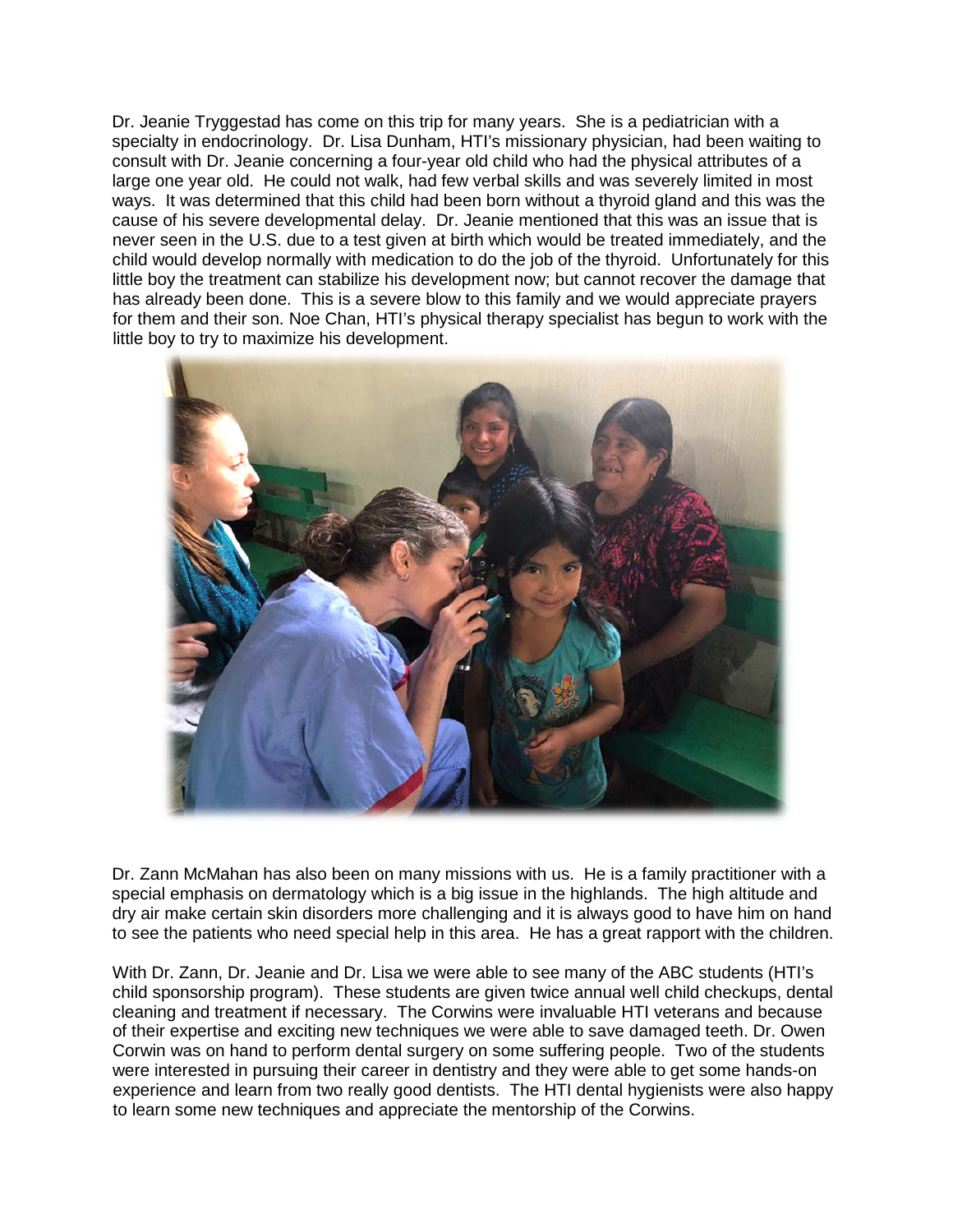Erik Tryggestad is Editor in Chief of the Christian Chronicle. He joined us last year and wrote a great article describing some of the work we do in Guatemala. It is interesting to see the work through the eyes of a journalist who has traveled the world. We appreciate his interest in our work and he stayed busy helping where he could, interviewing church leaders and taking innumerable photos. He was excited about what he saw in the local churches as far as growth, stability in eldership and good problem-solving techniques. He quipped that he thought the U.S. churches might need some of the Guatemalan church leaders to come to the states to do mission work!

One of Brother Dave Mellor's jobs is to take a photo of each ABC child to keep a visual development record. This year Kemmel (Highlands HTI director) added an additional video to the photograph requirement. This short video helps the students feel more comfortable communicating. Kemmel is looking into ways to make these videos available to the sponsors. We are always amazed that Kemmel knows the names of each of the several hundred children in this program and is constantly thinking of ways to improve the lives of these kids.



This year there has been a greater presence of local church members at the mobile clinics. Each clinic has started with a local leader speaking to the waiting patients and leading us in prayer. It was not uncommon to have the curtains in place for privacy when we arrived and many helping hands loading and unloading the trucks. Each day a noon meal was provided by the local church women who cooked filling foods over open fires. Meals always include tamalitos which are typical to this region. They are made with masa dough steamed in banana leaves and eaten with whatever soup or rice dish is served. They are extremely filling, but it's not uncommon for the local men to outpace the Americans in tamalito eating 10 to 1.